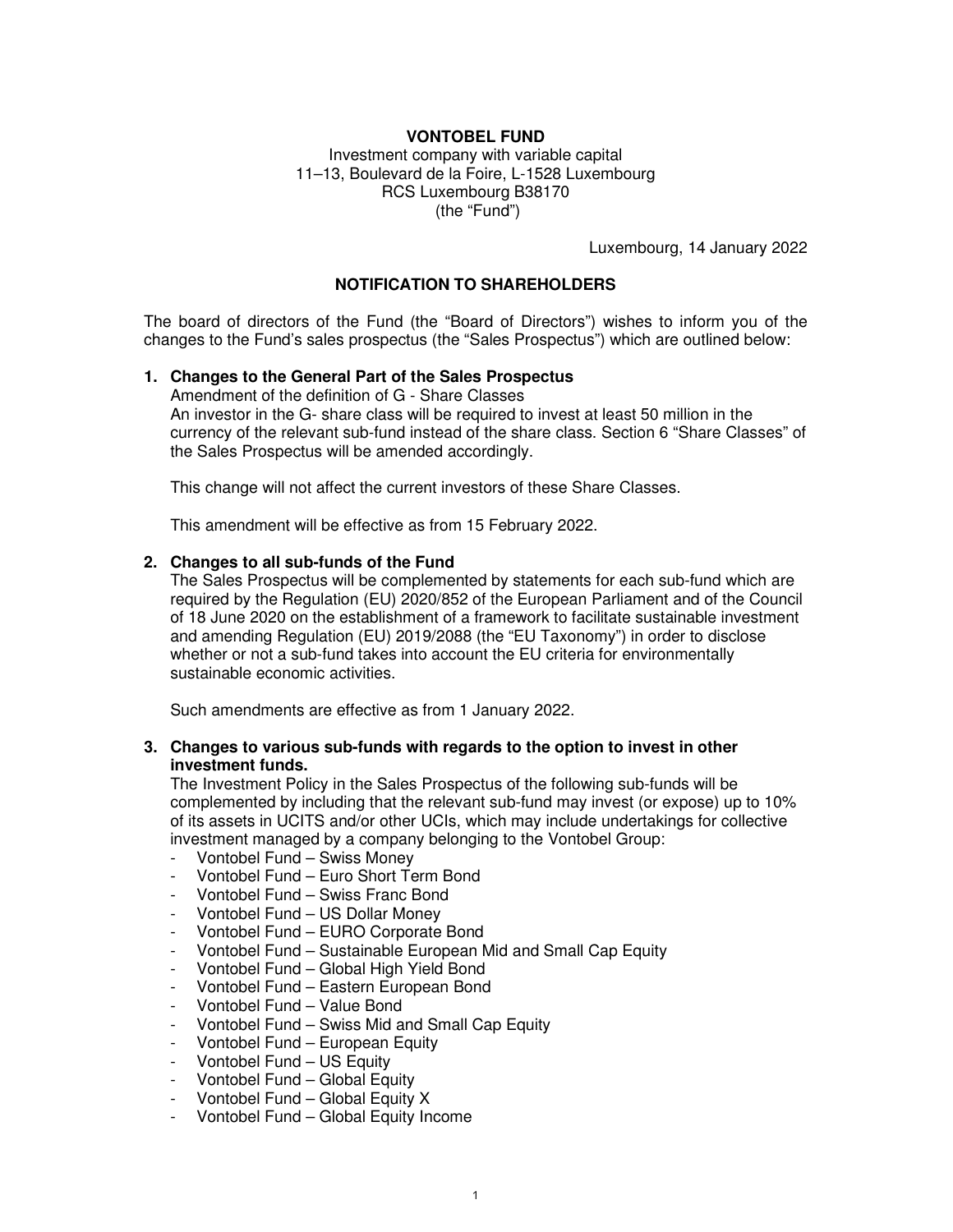- Vontobel Fund Emerging Markets Equity
- Vontobel Fund Asia Pacific Equity
- Vontobel Fund mtx Sustainable Asian Leaders (ex Japan)
- Vontobel Fund mtx Sustainable Emerging Markets Leaders
- Vontobel Fund Sustainable Emerging Markets Debt
- Vontobel Fund Emerging Markets Corporate Bond
- Vontobel Fund Global Corporate Bond
- Vontobel Fund Emerging Markets Blend
- Vontobel Fund TwentyFour Strategic Income Fund

The investment policy in the Sales Prospectus of the following sub-funds will be complemented by including that the relevant sub-fund may not invest (or expose) its assets in (to) other collective investment schemes:

- Vontobel Fund Green Bond
- Vontobel Fund Clean Technology
- Vontobel Fund Sustainable Global Bond
- Vontobel Fund Sustainable Emerging Markets Local Currency Bond
- Vontobel Fund Energy Revolution
- Vontobel Fund TwentyFour Absolute Return Credit Fund
- Vontobel Fund TwentyFour Sustainable Short Term Bond Income
- Vontobel Fund TwentyFour Monument European Asset Backed Securities

These changes do not result in changes to the investment strategies of the sub-funds and are effective as from 15 February 2022.

## **4. Changes to the investment policy of the sub-fund Vontobel Fund – Swiss Franc Bond and its renaming to Vontobel Fund – Sustainable Swiss Franc Bond (the "Sub-Fund")**

The Sub-Fund will be renamed to Vontobel Fund – Sustainable Swiss Franc Bond to reflect that the Sub-Fund will promote environmental and social characteristics.

The investment policy of the Sub-Fund will be complemented as follows:

The Sub-Fund promotes environmental and social characteristics in accordance with Article 8 SFDR, but does not have as its objective a sustainable investment.

(…) The Sub-Fund promotes environmental and social characteristics by employing an exclusion and screening approach.

The Sub-Fund excludes issuers exposed to nuclear energy, chlorine chemistry, agrochemicals, genetic engineering, airlines, oil sand mining, coal mining and fracking, tobacco, military equipment, pornography and gambling. These exclusions are based on a certain revenue threshold. Additionally, the Sub-Fund excludes companies that are in violation of human rights. These controversial sectors are excluded because according to the Investment Manager they are not considered economically sustainable in the longterm and/or because they cause harm to Sustainability Factors (in particular the environment and public health and safety).

Companies must have a minimum ESG rating based on the Investment Manager's proprietary scoring model, based on a data from a third-party ESG data provider. The model evaluates companies on sector-specific environmental, social and good governance criteria. These criteria refer for example to companies' actions and performance in relation to environmental protection in production, environmental product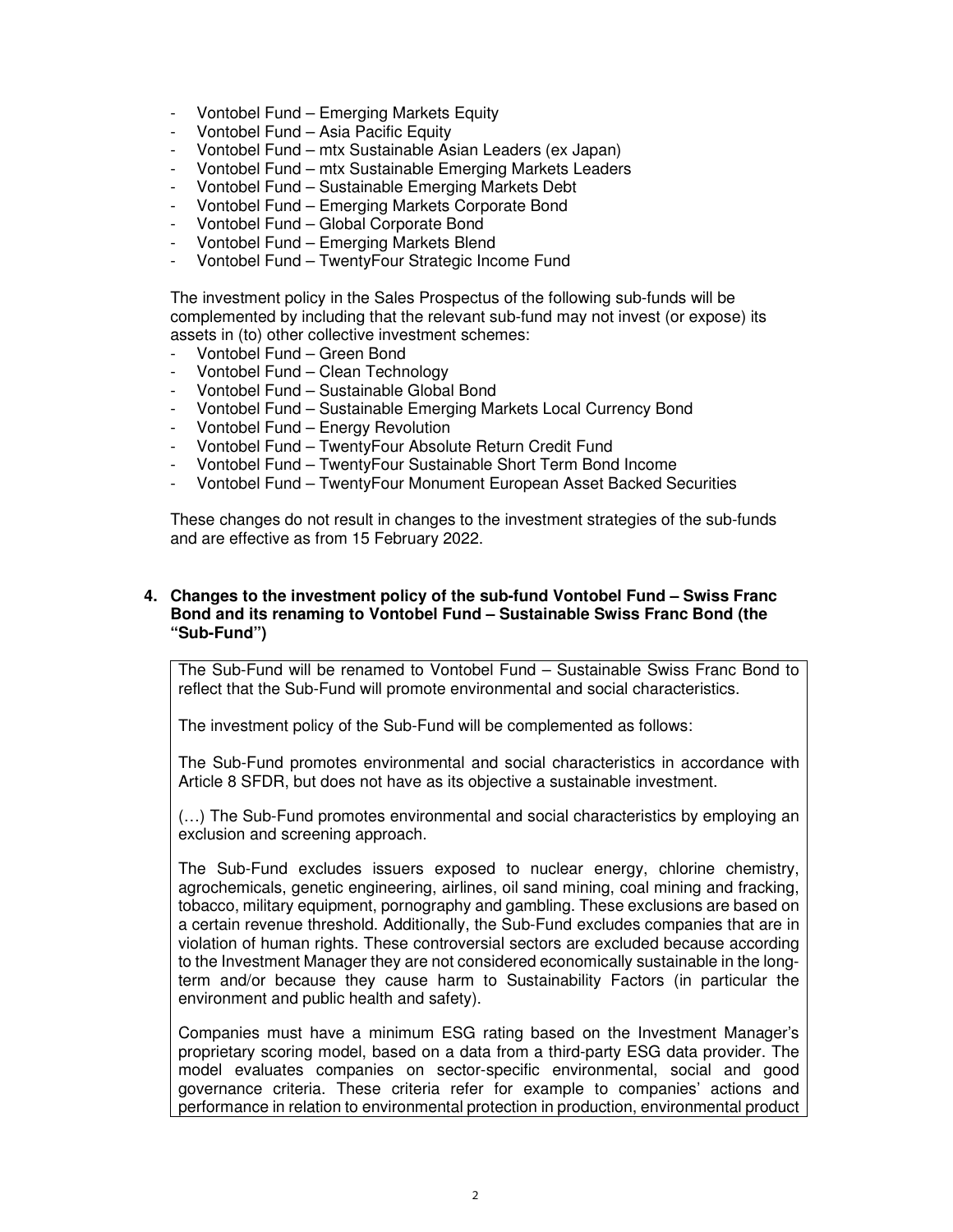design, employee relations, environmental and social supply chain standards and management systems. The ESG model scores companies relative to the other companies in the related industry. In case an issuer does not meet the above mentioned criteria, the investment may be sold as soon as practically possible taking into account market conditions.

For sovereigns, issuers will be screened according to a proprietary ESG scoring model focused on resource productivity. The methodology will measure how efficiently a country's resources and capital are being used to improve the quality of life of the population.

All holdings in securities are screened, rated and approved prior to investment then continually monitored.

Good governance oversight is part of the Investment Manager's risk analysis. The Investment Manager actively integrates ESG risk considerations through assessing the severity of ESG controversies including but not limited to: Labor rights, anti-competitive practices, governance structures, product safety, environmental factors.

This Sub-Fund does not make any commitment to invest in environmentally sustainable investments in the sense of the EU Taxonomy. The EU Taxonomy specific product disclosure requirements do not apply to this Sub-Fund. As the investments of the Sub-Fund do not take into account the EU criteria for environmentally sustainable economic activities in the sense of the EU Taxonomy, the "do no significant harm" principle according to the EU Taxonomy does not apply to the investments of the Sub-Fund.

More information about the ESG approach can be found at Vontobel.com/SFDR.

The section 5 "Risk factors" will be complemented accordingly.

This amendments will be effective as from 15 February 2022.

Investors who do not agree with these changes may redeem their shares free of charge by 3.45 p.m., Luxembourg time on 14 February 2022, at the latest, via the Fund's administrator, distributors and other offices authorized to accept redemption applications.

### **5. Changes to the investment policy of the sub-fund Vontobel Fund – EURO Corporate Bond and its renaming to Vontobel Fund – Euro Corporate Bond (the "Sub-Fund")**

The Sub-Fund will be renamed to Vontobel Fund – Euro Corporate Bond.

The investment policy of the Sub-Fund will be complemented as follows:

The Sub-Fund promotes environmental and social characteristics in accordance with Article 8 SFDR, but does not have as its objective a sustainable investment.

(…) The Sub-Fund promotes environmental and social characteristics by employing an exclusion screen and putting a focus on the consideration of empowerment indica-tors.

The Sub-Fund excludes issuers that derive a certain percentage of their revenues from weapons, thermal coal and tobacco. The companies falling in scope of this prohibition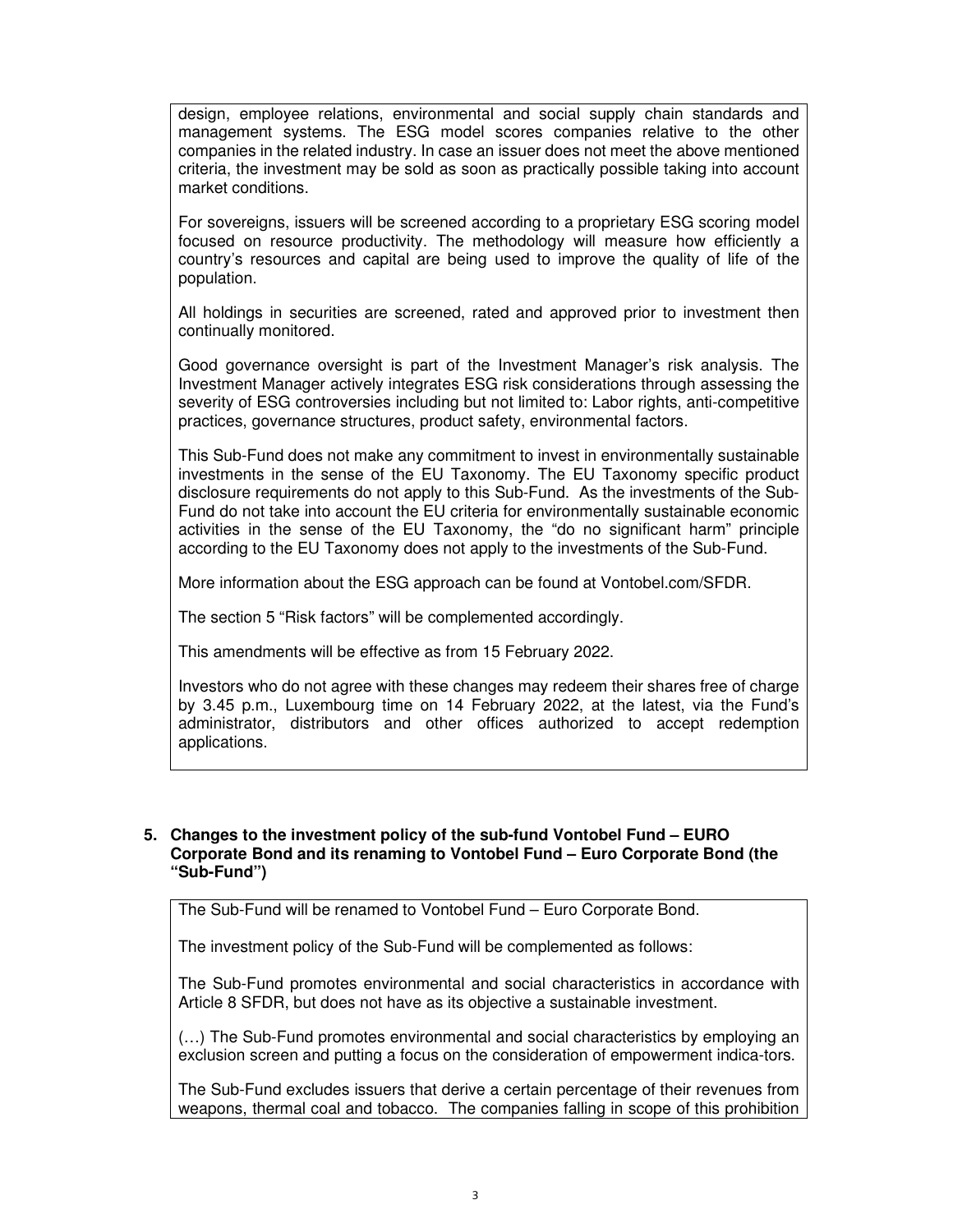receive a non-marginal part of their respective revenues from these activities. These controversial sectors are excluded because according to the Investment Manager they are not considered economically sustainable in the long-term and/or because they cause harm to Sustainability Factors (in particular the environment and public health and safety).

The Sub-Fund avoids the most controversial and misaligned issuers with UN Global Compact principles. If there are for instance severe controversies as defined by thirdparty ESG research providers, severe findings as determined by the Investment Manager or when there is non-compliance with UN Global Compact, a deep dive and / or potential engagement is triggered.

The Sub-Fund focuses on pre-defined empowerment indicators, such as diversity oversight by management and programs, percentage of women in total workforce, ILO Labor core convention violations and percentage of employees to receive training, to favour issuers that perform well in such indicators or are on their way to perform well in these indicators, according to the Investment Manager's analysis. If a company performs poorly on empowerment issues or lacks transparency on these issues, the Investment Manager will request more empowerment insights and address issues of concern.

The Sub-Fund actively integrates Sustainability Risks considerations through the assessment of the severity of ESG controversies including but not limited to: Labor rights, anti-competitive practices, governance structures, product safety, environmental factors.

Good governance oversight is part of the Investment Manager's risk analysis. If Governance controversies are severe and seen by the Investment Manager as not being handled professionally by company management and the company's management is not responsive to the Investment Manager engagement efforts, the investment is sold as soon as practically possible taking into account market conditions.

The average ESG indicator of the Sub-Fund, being defined by the UN Global Compact profile, is higher than the average ESG indicator of the investment universe, namely the Euro investment grade corporate debt market.

The ESG analysis coverage of the securities in the Sub-fFund will be at least

- 90% for debt securities and money market instruments with an investment grade credit rating, sovereign debt issued by developed countries;

- 75% for debt securities and money market instruments with a high yield credit rating and sovereign debt issued by "emerging" countries..

Main methodological limits are described in section 5 "Risk factors".

This Sub-Fund does not make any commitment to invest in environmentally sustainable investments in the sense of the EU Taxonomy. The EU Taxonomy specific product disclosure requirements do not apply to this Sub-Fund. As the investments of the Sub-Fund do not take into account the EU criteria for environmentally sustainable economic activities in the sense of the EU Taxonomy, the "do no significant harm" principle according to the EU Taxonomy does not apply to the investments of the Sub-Fund.

More information about the ESG approach can be found at Vontobel.com/SFDR.

The section 5 "Risk factors" will be complemented accordingly.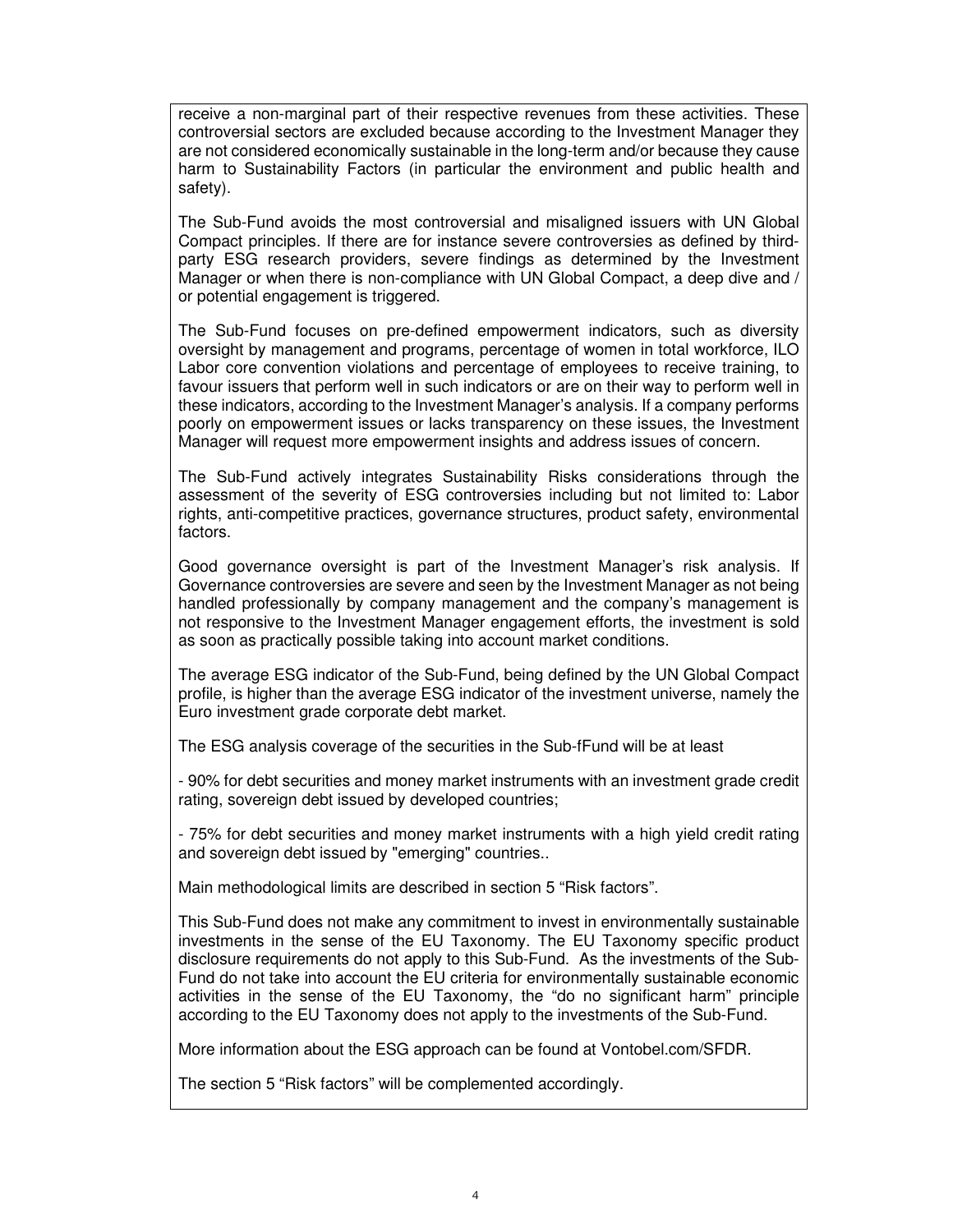This amendments will be effective as from 15 February 2022.

Investors who do not agree with these changes may redeem their shares free of charge by 3.45 p.m., Luxembourg time on 14 February 2022, at the latest, via the Fund's administrator, distributors and other offices authorized to accept redemption applications.

# **6. Changes to the investment policies of the sub-funds**

- **Vontobel Fund Bond Global Aggregate**
- **Vontobel Fund Value Bond**
- **Vontobel Fund Absolute Return Bond (EUR) (together the "Sub-Funds")**

The investment policies of the Sub-Funds will be complemented as follows:

The Sub-Funds promote environmental and social characteristics in accordance with Article 8 SFDR, but do not have as its objective a sustainable investment.

(…) Investments will be made in accordance with the ESG process.

Promotion of environmental and/or social characteristics

The Sub-Funds promote environmental and social characteristics by employing an exclusion and rating based screen. Additionally, the Sub-Funds conduct engagement activities, which are among others related to ESG factors.

The Sub-Funds exclude issuers that are involved in severe controversies and violation of UN Global Compact principles, as well as issuers that derive a certain percentage of their revenues from weapons, thermal coal, tobacco, alcohol, gambling and adult entertainment. The companies falling in scope of this prohibition receive a non-marginal part of their respective revenues from these activities. These controversial sectors are excluded because according to the Investment Manager they are not considered economically sustainable in the long-term and/or because they cause harm to Sustainability Factors (in particular the environment and public health and safety).

If a company issuer is flagged by a third-party data provider as ESG laggard it must be excluded. The ESG rating of the issuer can be rectified by the Investment Manager either through a deep dive or successful engagement with the company's management. In addition, the companies must comply with a minimum environmental pillar score provided by a third-party data provider. The minimum score is set based on the relevance of the environmental factors for the sectors the companies is active in.

For sovereigns, issuers will be screening according to a proprietary ESG scoring model focused on resource productivity. The methodology will measure how efficiently a country's resources and capital are being used to improve the quality of life of the population.

In case an issuer does not meet the above mentioned criteria, the investment may be sold as soon as practically possible taking into account market conditions.

Each Sub-Fund invests at least 5% of its net assets in various bonds and similar fixed and variable interest rate debt instruments classified as "Green Bonds" according to interna-tional standards such as the Green Bond Principles of the International Capital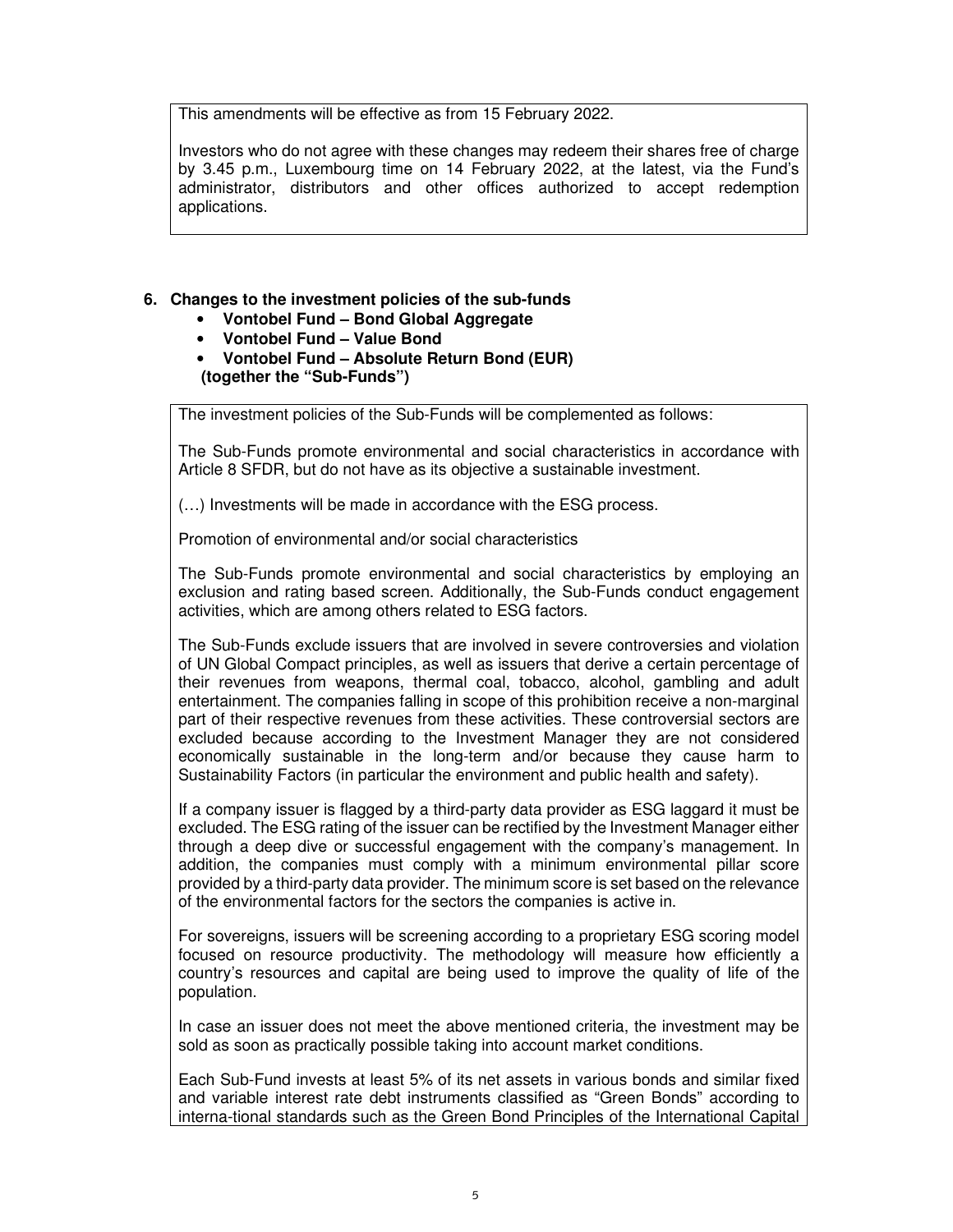Market Association (ICMA), including asset-backed and mortgage-backed securities ("ABS/MBS"), convertibles and warrant bonds issued by public and/or private borrowers.

Good governance oversight is part of the Investment Manager's risk analysis. The Investment Manager actively integrates ESG risk considerations through assessing the severity of ESG controversies including but not limited to: Labor rights, anti-competitive practices, governance structures, product safety, environmental factors.

At least 90% of the securities in the Sub-Funds are covered by ESG analysis. The implementation of the ESG process as described above leads to the exclusion of at least 20% of the initial investment universe, namely the government and corporate bond markets. Main methodological limits are described in the section "Risk factors" for each sub-fund.

These Sub-Funds do not make any commitment to invest in environmentally sustainable investments in the sense of the EU Taxonomy. The EU Taxonomy specific product disclosure requirements do not apply to these Sub-Funds. As the investments of the Sub-Funds do not take into account the EU criteria for environmentally sustainable economic activities in the sense of the EU Taxonomy, the "do no significant harm" principle according to the EU Taxonomy does not apply to the investments of the Sub-Funds.

More information about the ESG approach can be found at Vontobel.com/SFDR.

The section "Risk factors" will be complemented accordingly.

This amendments will be effective as from 15 February 2022.

Investors who do not agree with these changes may redeem their shares free of charge by 3.45 p.m., Luxembourg time on 14 February 2022, at the latest, via the Fund's administrator, distributors and other offices authorized to accept redemption applications.

# **7. Changes to the investment policy of the sub-fund Vontobel Fund – Sustainable Emerging Markets Local Currency Bond (the "Sub-Fund")**

The investment policy of the Sub-Fund will be complemented as follows:

The Sub-Fund may also expose up to 20% of its net assets to securities traded on the China Interbank Bond Market via Bond Connect.

This amendments will be effective as from 15 February 2022.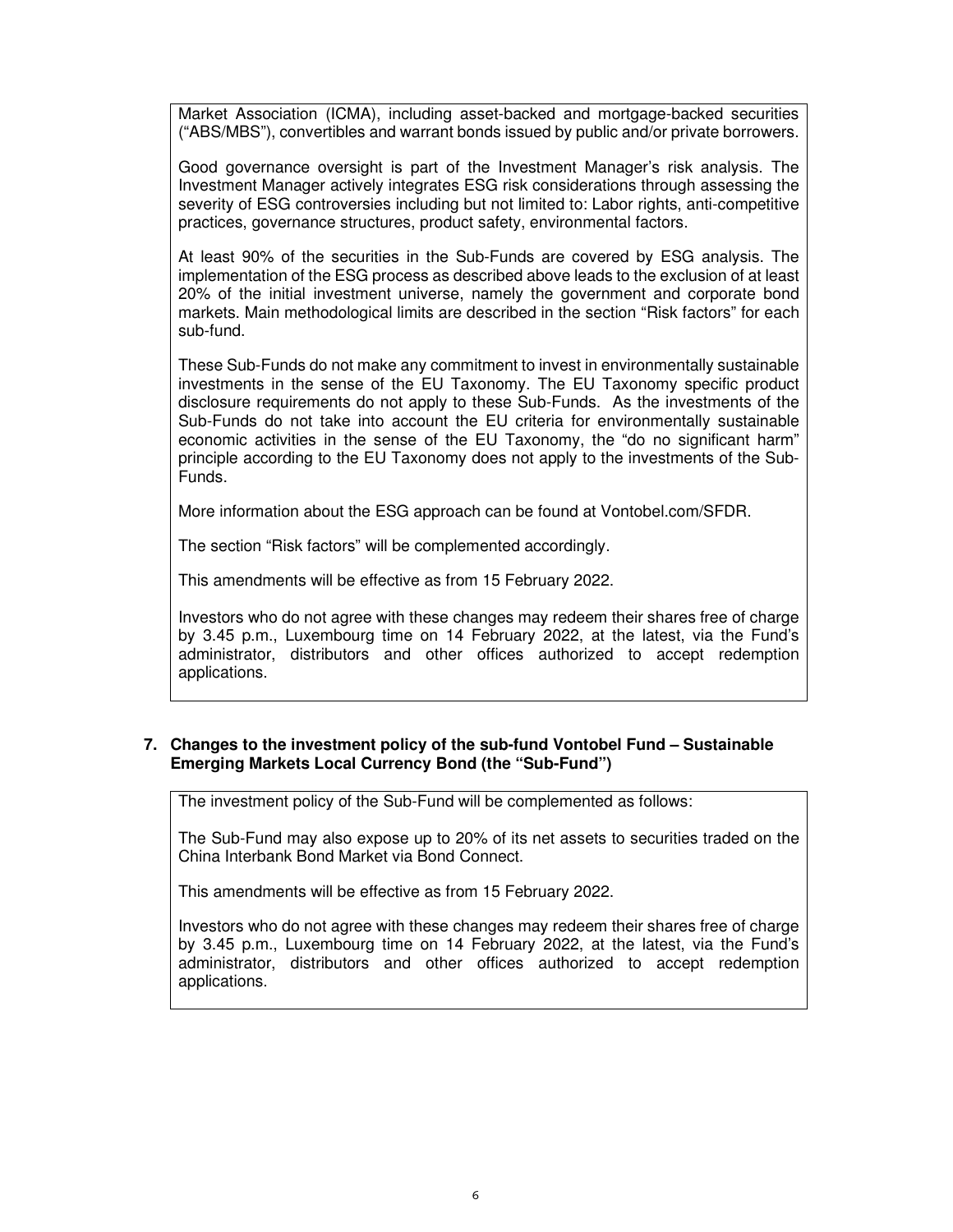## **8. Changes to the investment policy of the sub-fund Vontobel Fund – Sustainable European Mid and Small Cap Equity and its renaming to Vontobel Fund – Sustainable European Small Cap Equity (the "Sub-Fund")**

The Sub-Fund will be renamed to Vontobel Fund – Sustainable European Small Cap Equity.

The investment policy of the Sub-Fund will be complemented as follows:

References in the investment policy to mid cap companies will be deleted. "Small cap companies" will be defined as companies with a maximum market capitalization of EUR 7 billion.

The section 6 "Risk factors" will be complemented accordingly.

This amendments will be effective as from 15 February 2022.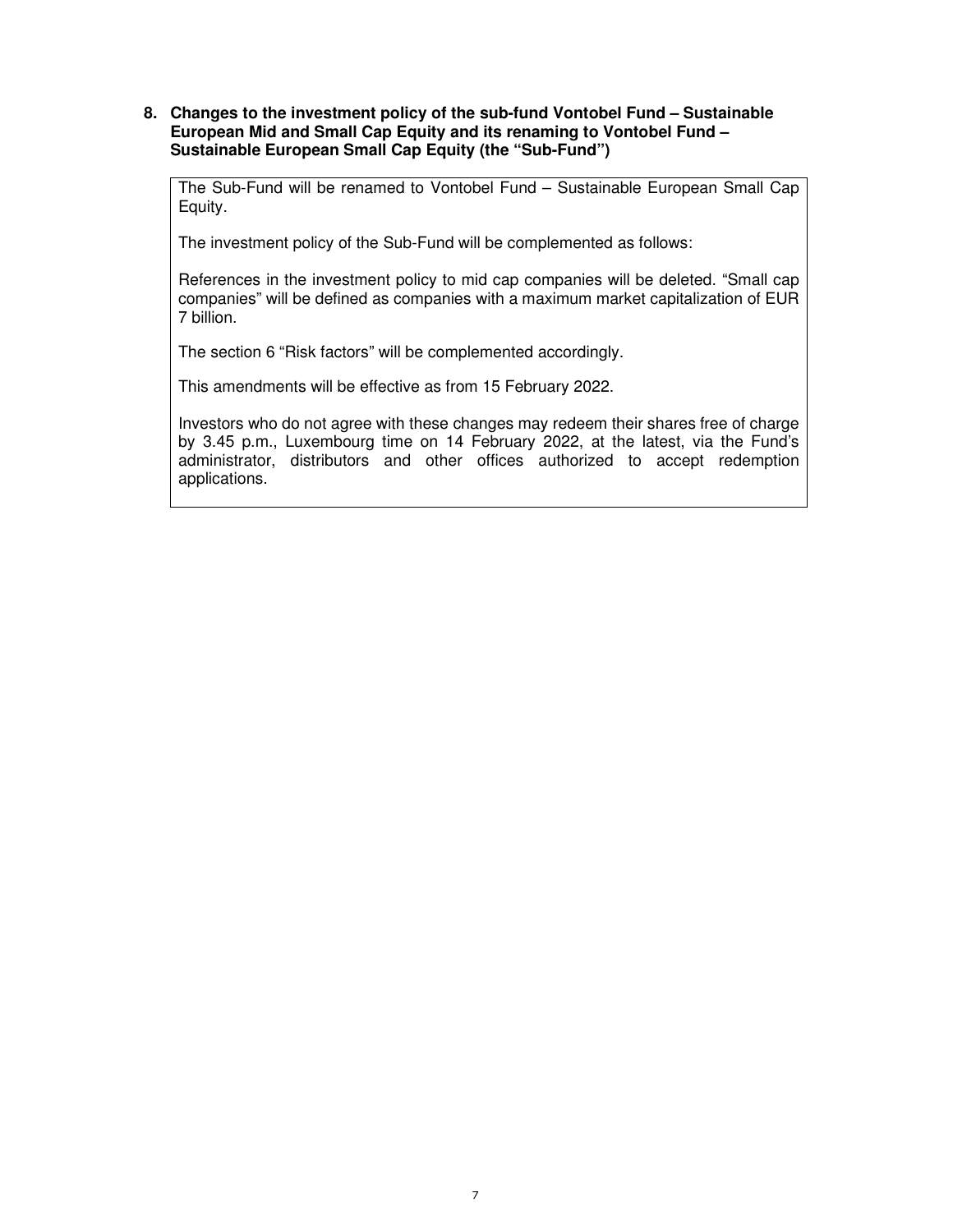- **9. Changes to the investment policies of the sub-funds** 
	- **Vontobel Fund European Equity**
	- **Vontobel Fund US Equity**
	- **Vontobel Fund Global Equity**
	- **Vontobel Fund Global Equity X**
	- **Vontobel Fund Global Equity Income**
	- **Vontobel Fund Emerging Markets Equity (together the "Sub-Funds")**

The investment policies of the Sub-Funds will be complemented as follows:

The Sub-Funds promote environmental and social characteristics in accordance with Article 8 SFDR, but do not have as its objective a sustainable investment.

(…) The Sub-Funds pursue a "quality growth" investment style aimed at the preservation of capital, and invest primarily in securities of companies that have relatively high longterm earnings growth and above-average profitability.

(For the sub-funds Vontobel Fund - Global Equity Income and Vontobel Fund - Global Equity X, the investment style will be described as follows: The Sub-Funds pursue a "quality growth" investment style that aims to produce long term capital appreciation along-side the preservation of capital.)

The Sub-Funds furthermore seek to promote environmental or social characteristics by employing an exclusion screen, as well as a number of safeguards, and evaluating all investments against sustainability criteria, e.g., weighted average greenhouse gas emissions intensity. Additionally, the Sub-Funds follow an active stewardship strategy through direct engagements with companies and a voting policy to support the goals of the investment style.

The Investment Manager excludes from the investment universe of the Sub-Funds (based on certain revenue or business involvement thresholds) companies engaged in thermal coal production, power generation from thermal coal, tobacco production, controversial weapons, and production or distribution of adult entertainment businesses, furthermore, the Investment Manager may add to the exclusion list as social and environmental concerns arise. The sub-fund Vontobel Fund – Global Equity X also excludes companies engaged in oil and gas exploration, production and refining.

The companies falling in scope of this prohibition receive a non-marginal part of their respective revenues from these activities. These controversial sectors are excluded because according to the Investment Manager they are not considered economically sustainable in the longterm and/or because they cause harm to Sustainability Factors (in particular the environment and public health and safety).

Good governance oversight is part of the Investment Manager's fundamental analysis. Compliance with environmental, social and governance characteristics is monitored using a number of tools including controversy alerts on an ongoing basis. If governance controversies are severe and seen as not being handled appropriately by company management and company management is not responsive to the Investment Manager engagement efforts, the investment may be sold as soon as practically possible taking into account market conditions.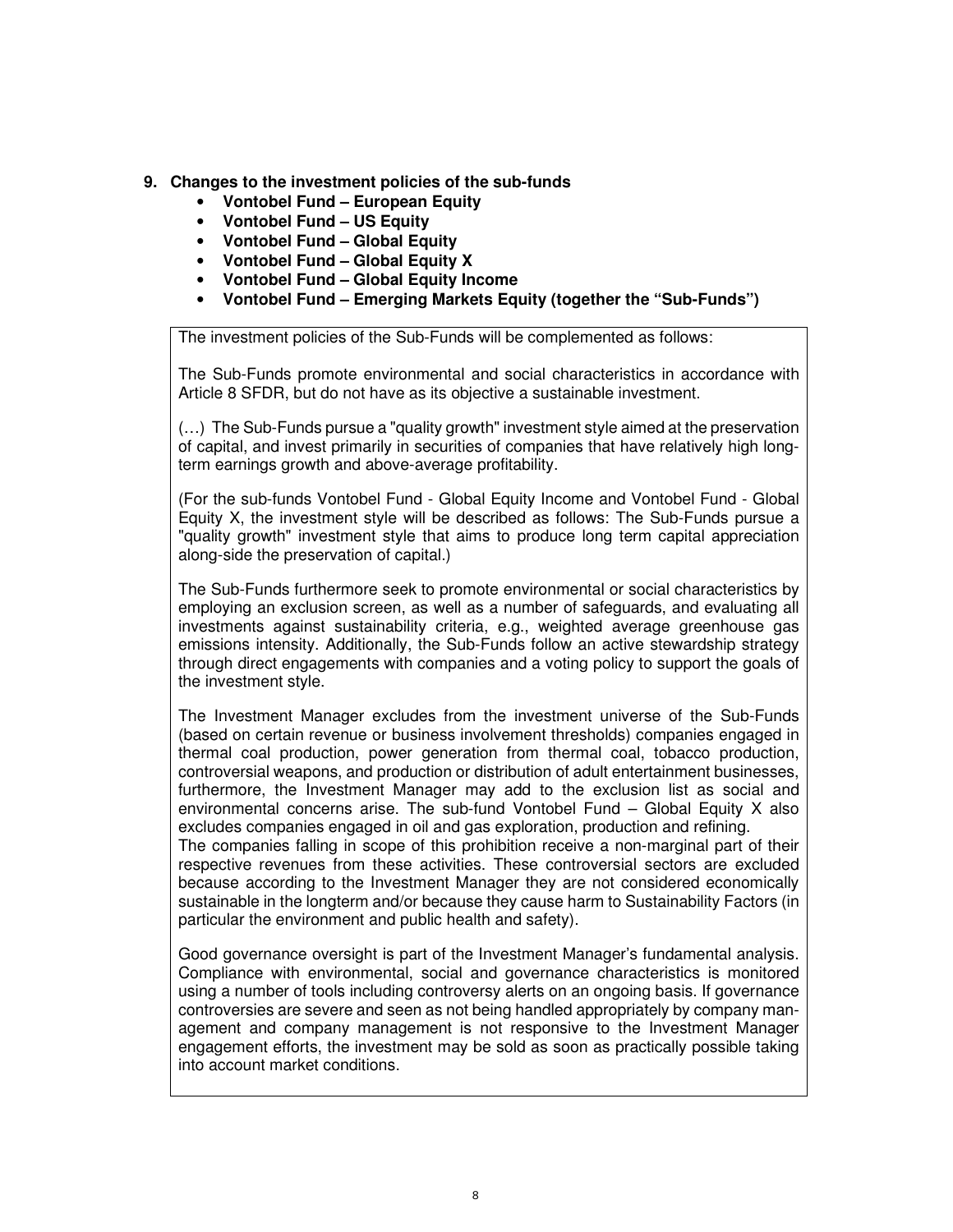The average ESG indicator of the Sub-Funds is higher than the average ESG indicator of the investment universe: The Sub-Funds aim to maintain a weighted average Scope 1, 2 (scope 1 emissions are defined by the Greenhouse Gas Protocol as those caused directly by an organization's activities while scope 2 emissions count indirect emissions resulting from an organization's energy consumption) greenhouse gas emissions intensity measured by CO2e tons / \$1 million revenue that is lower than the weighted average of the investment universe. The investment universe is represented by the Sub-Funds benchmark.

The ESG analysis coverage of the securities in the Sub-Fund will be at least :

- 90% for equities issued by large capitalization companies whose registered office is located in "developed" countries;

- 75% for equities issued by large capitalizations whose registered office is located in "emerging" countries, equities issued by small and medium capitalizations..

Main methodological limits are described in the section "Risk factors" for each Sub-Fund.

These Sub-Funds do not make any commitment to invest in environmentally sustainable investments in the sense of the EU Taxonomy. The EU Taxonomy specific product disclosure requirements do not apply to these Sub-Funds. As the investments of the Sub-Funds do not take into account the EU criteria for environmentally sustainable economic activities in the sense of the EU Taxonomy, the "do no significant harm" principle according to the EU Taxonomy does not apply to the investments of the Sub-Funds.

The section "Risk factors" will be complemented accordingly.

These amendments will be effective as from 15 February 2022.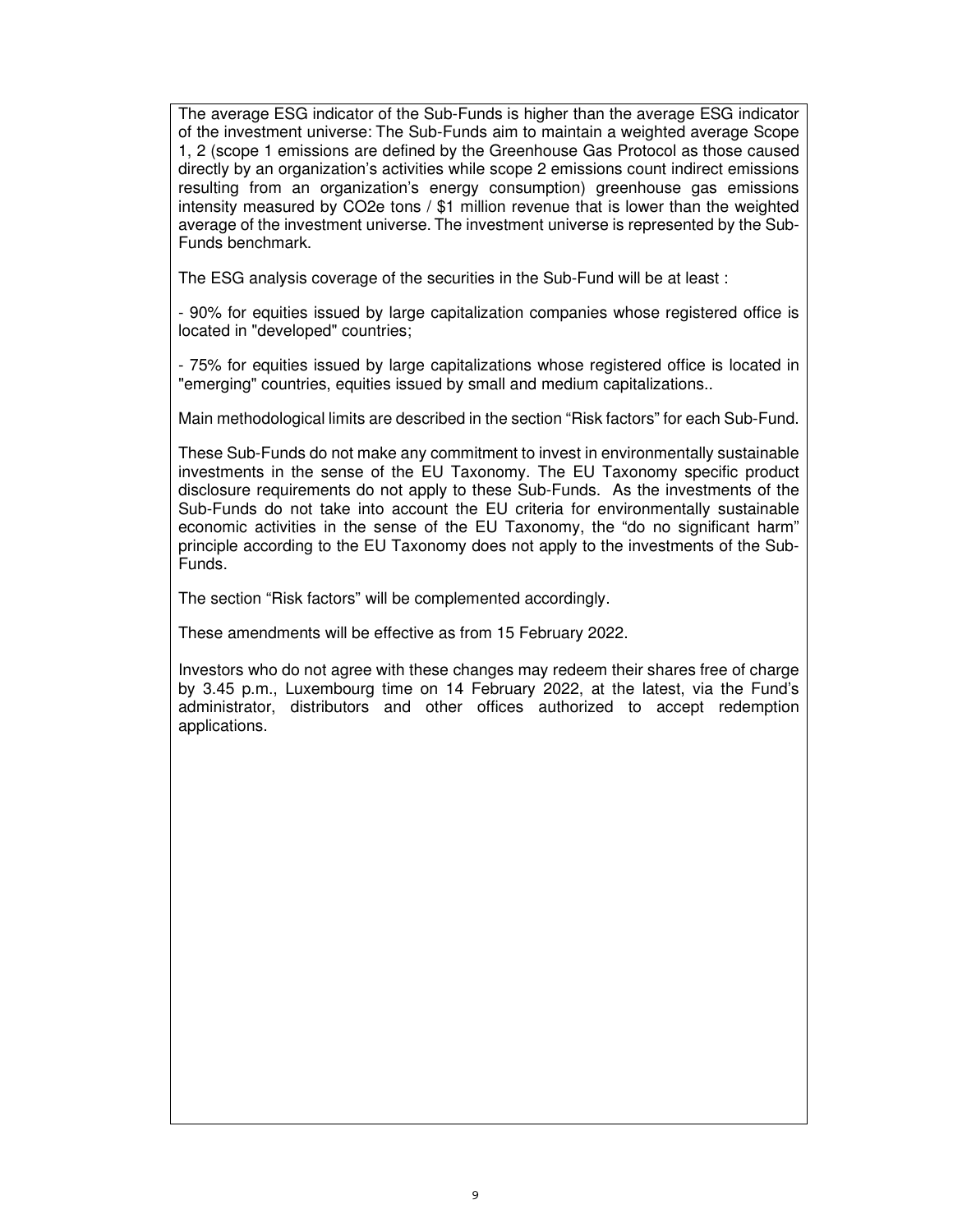# **10. Amendment of the settlement cycle Vontobel Fund – Emerging Markets Equity**

By way of derogation from the provisions of Sections 12 to 14 of the General Part of the Sales Prospectus, the subscription applications duly received on any Business Day (Subscription Day) shall be settled at the issue price calculated two Business Days after the Subscription Day. The payment of the issue price must be received by the Depositary within four Business Days following the Subscription Day.

The applicable cut-off time thus will be moved forward by a day whereas the time changes from 3:45 pm Luxembourg time to 2:45 pm Luxembourg time.

The above provision applies to redemption and conversion applications mutatis mutandis

|                                                           | <b>Current settlement</b><br>cycle | <b>New settlement</b><br>cycle |
|-----------------------------------------------------------|------------------------------------|--------------------------------|
| Subscription/Redemption/Conversion Day/Cut-               |                                    | T-1                            |
| off time:                                                 | 3:45 pm                            | $2:45$ pm                      |
|                                                           | Luxembourg time                    | Luxembourg time                |
| Date of the applicable issue                              |                                    |                                |
| /redemption/conversion price                              |                                    |                                |
| Calculation of the net asset value                        | $T+1$                              | $T+1$                          |
| Payment date for<br>subscriptions/redemptions/conversions | $T+3$                              | $T+3$                          |

## **Comparison of current and new settlement cycle**

These amendments will be effective as from 15 February 2022.

Investors who do not agree with these changes may redeem their shares free of charge by 3.45 p.m., Luxembourg time on 14 February 2022, at the latest, via the Fund's administrator, distributors and other offices authorized to accept redemption applications.

# **11. Changes to the investment policy of the sub-fund Vontobel Fund – Asia Pacific Equity and its renaming to Vontobel Fund – Asia ex Japan (the "Sub-Fund")**

The Sub-Fund will be renamed to Vontobel Fund – Asia ex Japan.

The investment policy of the Sub-Fund will be amended as follows:

The Sub-Fund will in the future invest mainly in equities, equity-like transferable securities, participation certificates, etc. issued by companies from Asia (except Japan) and/or by companies which conduct the majority of their business in Asia (except Japan). "Asia" in terms of this Sub-Fund means all countries considered as such by the World Bank, the International Finance Corporation or the United Nations or that are included in the MSCI All Country Asia (ex Japan) TR net., not including Japan.

The Sub-Fund will further promote environmental and social characteristics in accordance with Article 8 SFDR, but does not have as its objective a sustainable investment.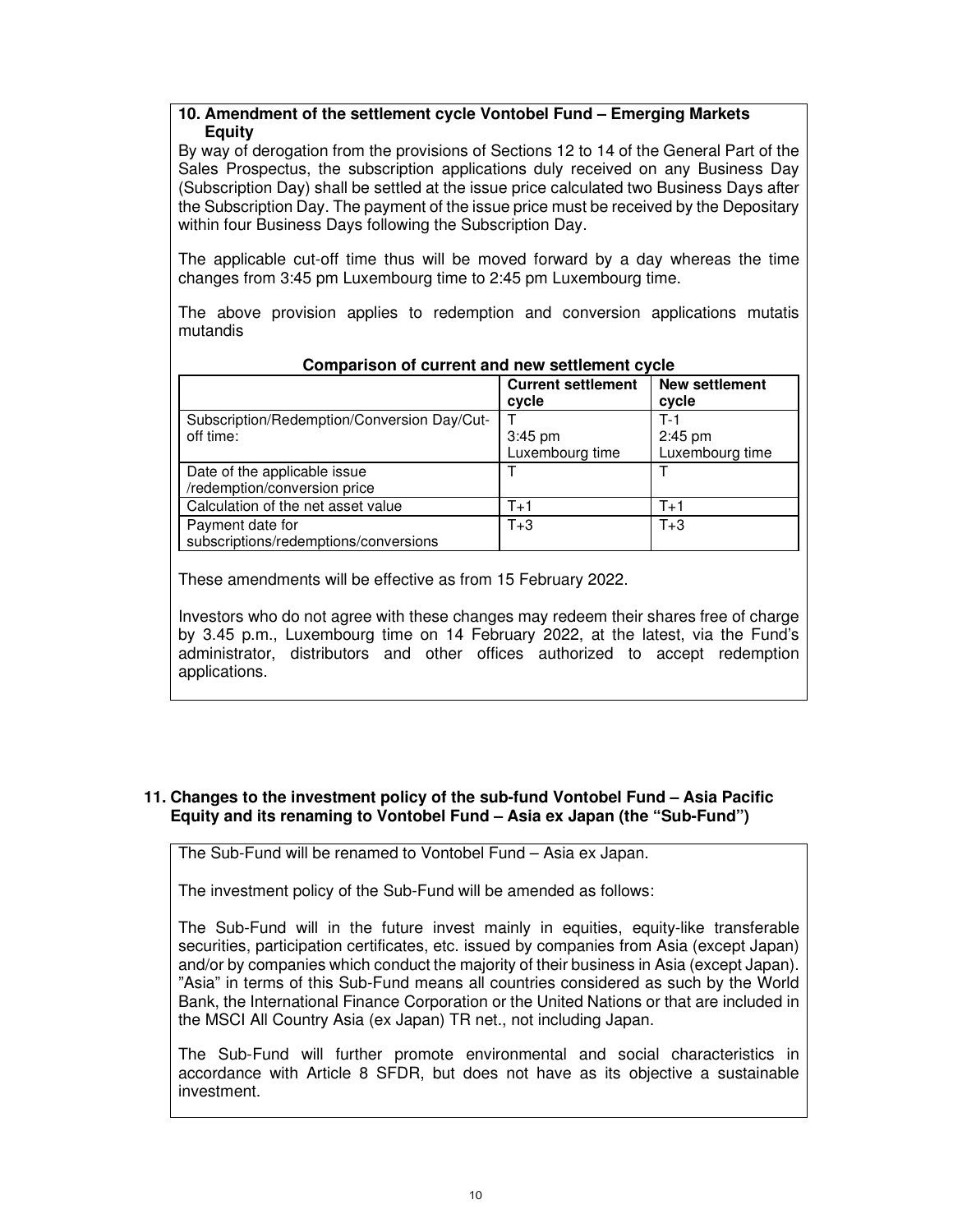(…) This Sub-Fund pursues a "quality growth" investment style aimed at the preservation of capital, and invests primarily in securities of companies that have relatively high longterm earnings growth and above-average profitability.Furthermore it seeks to promote environmental or social characteristics by employing an exclusion screen, as well as a number of safeguards, and evaluating all investments against sustainability criteria, e.g., weighted average greenhouse gas emissions intensity. Additionally, the Sub-Fund follows an active stewardship strategy through direct engagements with companies and a voting policy to support the goals of the investment style.

The Investment Manager excludes from the investment universe of the Sub-Fund companies (based on certain revenue or business involvement thresholds) engaged in thermal coal production, power generation from thermal coal, tobacco production, controversial weapons, and production or distribution adult entertainment businesses, furthermore, the Investment Manager may add to the exclusion list as social and environmental concerns arise. The companies falling in scope of this prohibition receive a non-marginal part of their respective revenues from these activities. These controversial sectors are excluded because according to the Investment Manager they are not considered economically sustainable in the long-term and/or because they cause harm to Sustainability Factors (in particular the environment and public health and safety).

Good governance oversight is part of the Investment Manager's fundamental analysis. Compliance with environmental, social and governance characteristics is monitored using a number of tools including controversy alerts on an on-going basis. If governance controversies are severe and seen as not being handled appropriately by company management and company management is not responsive to the Investment Manager engagement efforts, the investment may be sold as soon as practically possible taking into account market conditions.

The average ESG indicator of the Sub-Fund is higher than the average ESG indicator of the investment universe: The Sub-Fund aims to maintain a weighted average Scope 1, 2 (scope 1 emissions are defined by the Greenhouse Gas Protocol as those caused directly by an organization's activities while scope 2 emissions count indirect emissions resulting from an organization's energy consumption) greenhouse gas emissions intensity measured by CO2e tons / \$1 million revenue that is lower than the weighted average of the investment universe. The investment universe is represented by the Sub-Fund's benchmark.

The ESG analysis coverage of the securities in the Sub-Fund will be at least :

- 90% for equities issued by large capitalization companies whose registered office is located in "developed" countries;

- 75% for equities issued by large capitalizations whose registered office is located in "emerging" countries, equities issued by small and medium capitalizations..

Main methodological limits are described in section 6 "Risk factors".

This Sub-Fund does not make any commitment to invest in environmentally sustainable investments in the sense of the EU Taxonomy. The EU Taxonomy specific product disclosure requirements do not apply to this Sub-Fund. As the investments of the Sub-Fund do not take into account the EU criteria for environmentally sustainable economic activities in the sense of the EU Taxonomy, the "do no significant harm" principle according to the EU Taxonomy does not apply to the investments of the Sub-Fund.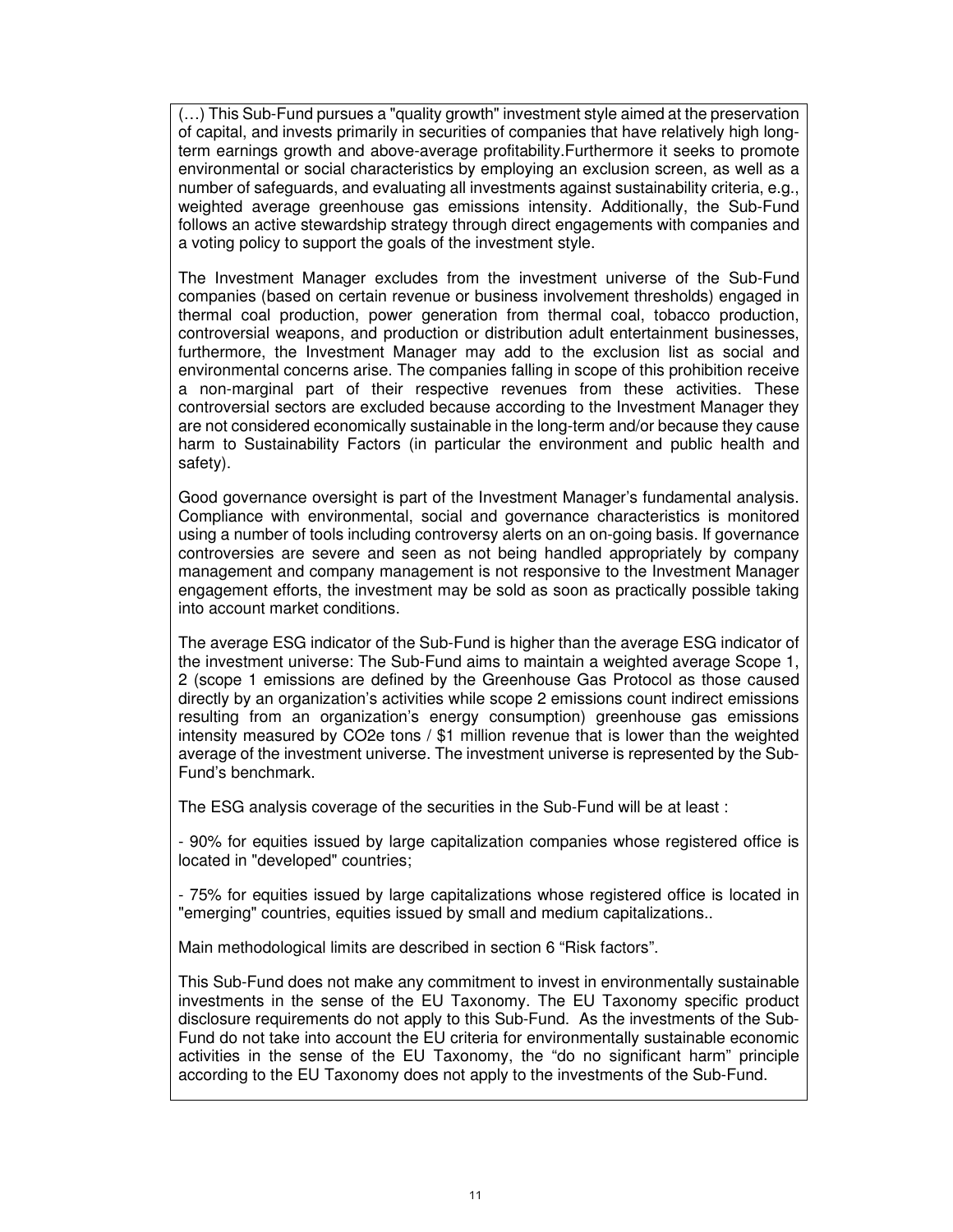The section 6 "Risk factors" will be complemented accordingly.

The benchmark that is used to compare the performance of the Sub-Fund will be changed from MSCI All Country Asia Pacific Ex Japan Index TR net to MSCI All Country Asia (ex Japan) TR net.

These amendments will be effective as from 15 February 2022.

Investors who do not agree with these changes may redeem their shares free of charge by 3.45 p.m., Luxembourg time on 14 February 2022, at the latest, via the Fund's administrator, distributors and other offices authorized to accept redemption applications.

# **12. Changes to the investment policy of the sub-fund Vontobel Fund – Energy Revolution (the "Sub-Fund")**

The investment policy of the Sub-Fund will be complemented as follows:

The Sub-Fund promotes environmental and social characteristics in accordance with Article 8 SFDR, but does not have as its objective a sustainable investment.

(…) Promotion of environmental and social characteristics

The Sub-Fund promotes environmental and social characteristics by following exclusions and ESG integration approaches.

The Sub-Fund excludes issuers with business involvement in controversial and conventional weapons, tobacco, nuclear energy and thermal coal given a pre-defined revenue threshold. Further, it excludes issuers who fail to comply with the UN Global Compact Principles or are involved in severe controversial activities ("Red Flag") according to the analysis of a renowned third-party data provider. Exceptions apply related to companies that exceed the given revenue threshold in nuclear energy and thermal coal. These can be found at Vontobel.com/SFDR.

In addition, companies must have a minimum ESG rating (i.e. excluding the worst ESG laggards) based on the scoring model of a renowned third-party data provider. This ESG rating evaluates companies on specific environmental, social and governance criteria, referring for example to companies' actions and performance in relation to environmental topics such as carbon emissions, water stress, opportunities in renewable energy, toxic emissions and waste, raw material sourcing, product carbon footprint or social topics such as labor management, human capital development, privacy & data security, product safety, chemical safety, supply chain labor standards, access to finance and governance topics such as corporate governance and corporate behavior. Criteria are determined based on the respective industry and companies are scored relative to the other companies in the related industry. The ESG ratings, in combination with alternative data, such as employee and former employee reviews based on a third-party data provider and job openings momentum, used as an enhancement of social characteristics assessment, are factored into portfolio construction. In case an issuer does not meet the above mentioned criteria anymore, the investment would be sold within a predefined timeframe.

By focusing on the theme of the ongoing transition from carbon to renewable energy and applying the ESG criteria as described above, the Sub-Fund excludes at least 20% of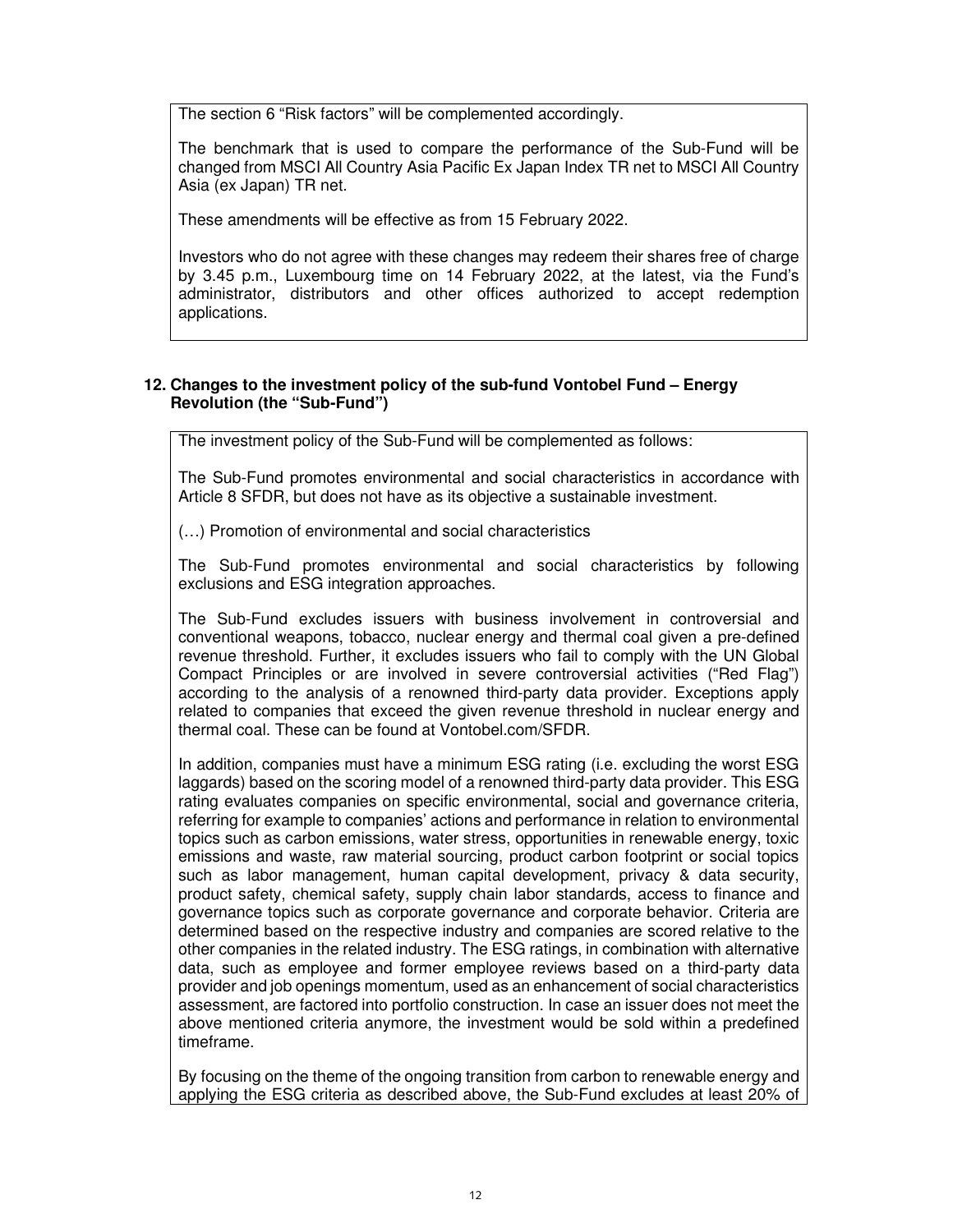the initial investment universe, namely the equity market woldwide. At least 90% of the securities in the Sub-Fund are covered by the ESG analysis.

The Sub-Fund further promotes environmental and social characteristics and intends to ensure good governance via active ownership. The Sub-Fund applies a comprehensive voting and engagement strategy via a third-party provider that enables it to use its role as shareholders (and prospective shareholders) to support companies in becoming more sustainable.

The Sub-Fund invests directly in securities in order to meet the promoted environmental or social characteristics. Compliance with the environmental and social characteristics is continually monitored.

Main methodological limits are described in section 5 "Risk factors".

This Sub-Fund does not make any commitment to invest in environmentally sustainable investments in the sense of the EU Taxonomy. The EU Taxonomy specific product disclosure requirements do not apply to this Sub-Fund. As the investments of the Sub-Fund do not take into account the EU criteria for environmentally sustainable economic activities in the sense of the EU Taxonomy, the "do no significant harm" principle according to the EU Taxonomy does not apply to the investments of the Sub-Fund.

Further information on the ESG model and approach can be found at Vontobel.com/SFDR.

The section 5 "Risk factors" will be complemented accordingly.

This amendments will be effective as from 15 February 2022.

Investors who do not agree with these changes may redeem their shares free of charge by 2.45 p.m., Luxembourg time on 14 February 2022, at the latest, via the Fund's administrator, distributors and other offices authorized to accept redemption applications.

# **13. Changes to the investment policy of the sub-fund Vontobel Fund – Global Corporate Bond (the "Sub-Fund")**

The investment policy of the Sub-Fund will be complemented as follows:

The Sub-Fund promotes environmental and social characteristics in accordance with Article 8 SFDR, but does not have as its objective a sustainable investment.

(…) Promotion of environmental and social characteristics

The Sub-Fund promotes environmental and social characteristics by employing an exclusion screen and directing investments into issuers with strong or improving environmental and / or social characteristics

The Sub-Fund excludes issuers that derive a certain percentage of their revenues from weapons, thermal coal and tobacco. The companies falling in scope of this prohibition receive a non-marginal part of their respective revenues from these activities. These controversial sectors are excluded because according to the Investment Manager they are not considered economically sustainable in the long-term and/or because they cause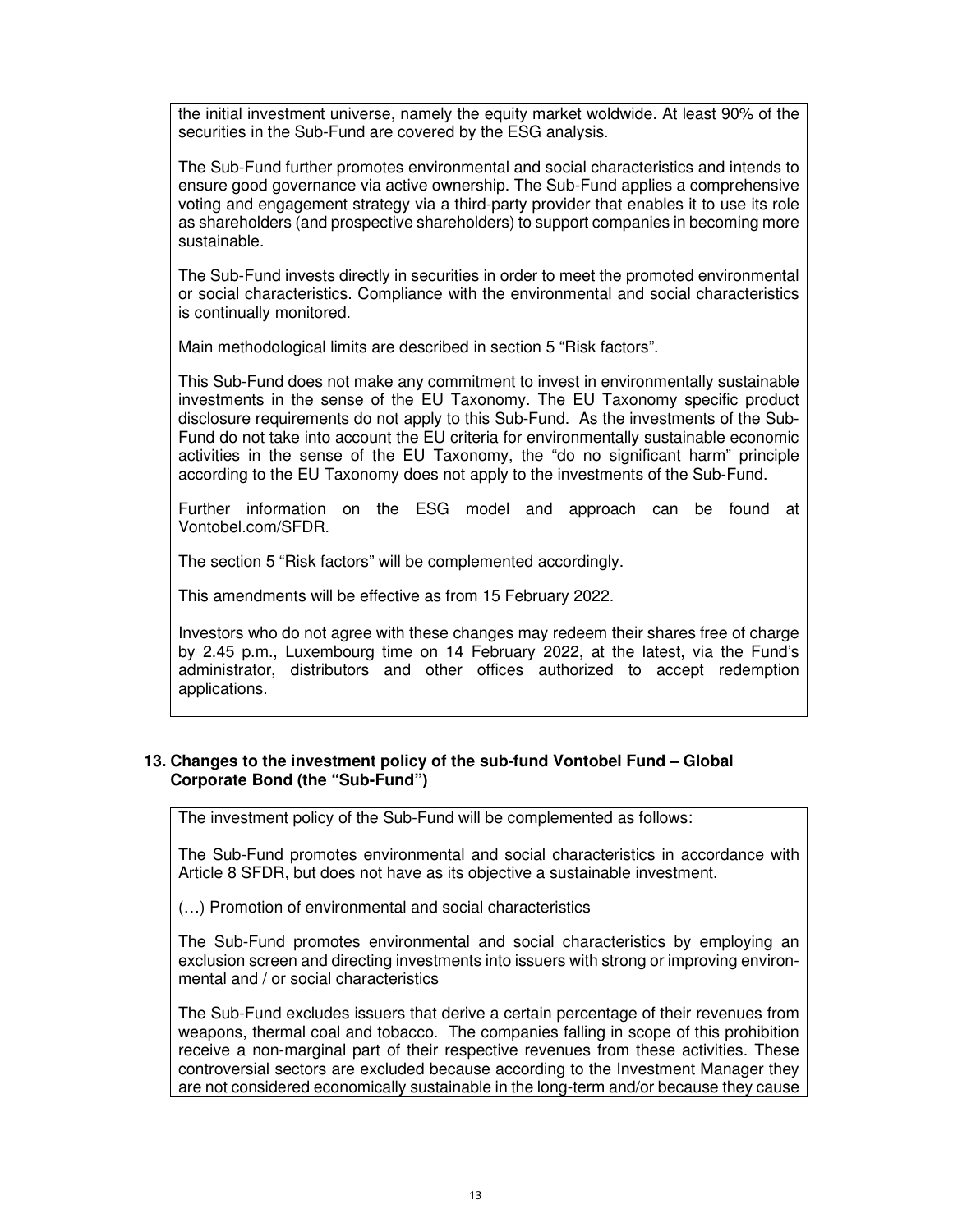harm to Sustainability Factors (in particular the environment and public health and safety).

The Sub-Fund avoids the most controversial and misaligned issuers with UN Global Compact principles. If there are for instance severe controversies as defined by thirdparty ESG research providers, severe findings as determined by the Investment Manager or when there is non-compliance with UN Global Compact, a deep dive and / or potential engagement is triggered.

The Sub-Fund focuses on pre-defined ESG indicators, such as the ESG rating to favour issuers that perform well in such indicators or are on their way to perform well in these indicators, according to the Investment Manager's analysis.

The Sub-Fund actively integrates Sustainability Risks considerations through the assessment of the severity of ESG controversies including but not limited to: Labor rights, anti-competitive practices, governance structures, product safety, environmental factors.

Good governance oversight is part of the Investment Manager's risk analysis. If Governance controversies are severe and seen by the Investment Manager as not being handled professionally by company management and the company's management is not responsive to the Investment Manager's engagement efforts, the investment is sold as soon as practically possible taking into account market conditions.

The average ESG indicator of the Sub-Fund, being defined by the UN Global Compact profile, is higher than the average ESG indicator of the investment universe, namely the global investment grade corporate debt market.

The ESG analysis coverage of the securities in the Sub-Fund will be at least :

- 90% for debt securities and money market instruments with an investment grade credit rating, sovereign debt issued by developed countries;

- 75% for debt securities and money market instruments with a high yield credit rating and sovereign debt issued by "emerging" countries.

Main methodological limits are described in section 5 "Risk factors".

This Sub-Fund does not make any commitment to invest in environmentally sustainable investments in the sense of the EU Taxonomy. The EU Taxonomy specific product disclosure requirements do not apply to this Sub-Fund. As the investments of the Sub-Fund do not take into account the EU criteria for environmentally sustainable economic activities in the sense of the EU Taxonomy, the "do no significant harm" principle according to the EU Taxonomy does not apply to the investments of the Sub-Fund.

More information about the ESG approach can be found at Vontobel.com/SFDR.

The section 5 "Risk factors" will be complemented accordingly.

This amendments will be effective as from 15 February 2022.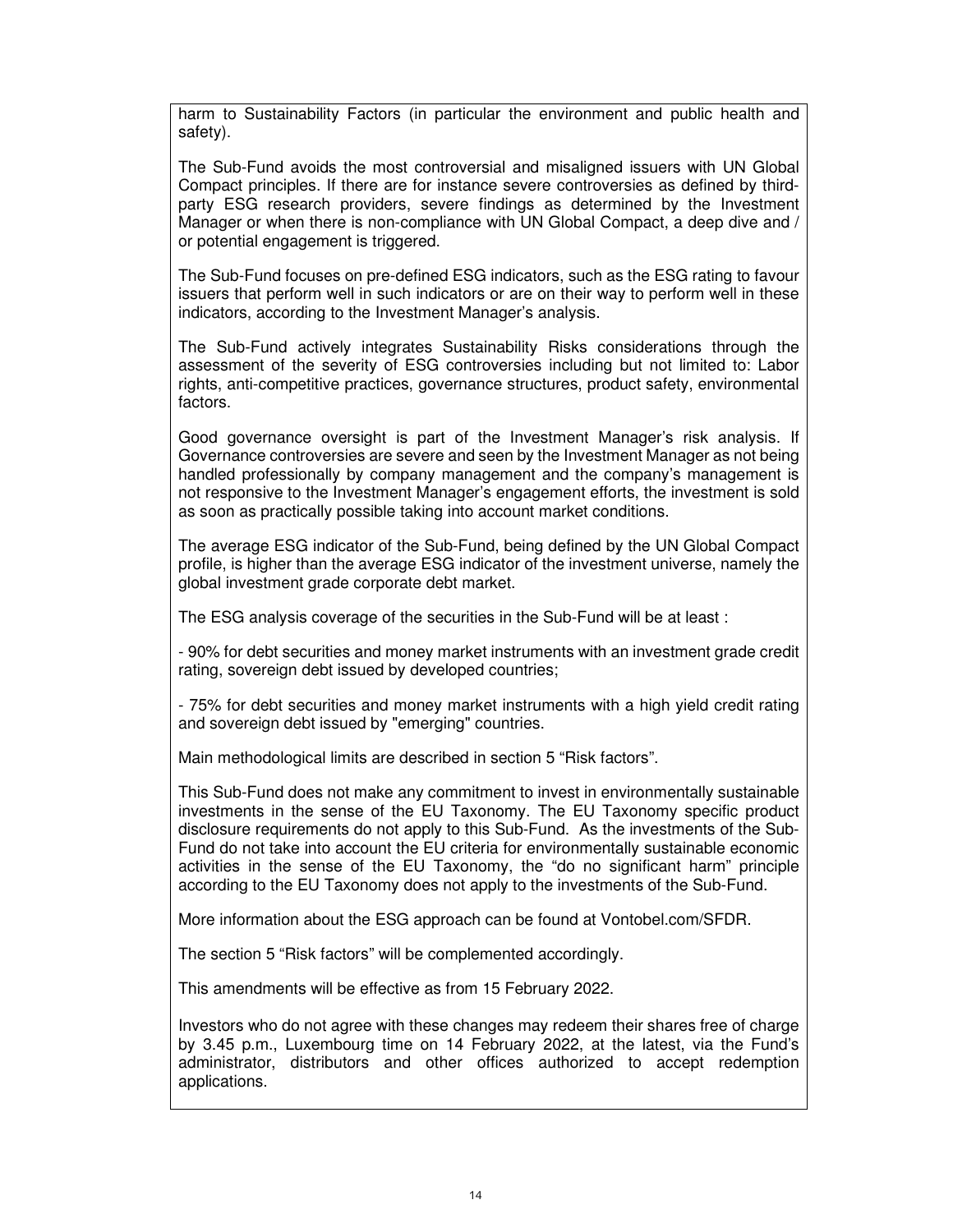# **14. Changes to the investment policy of the sub-fund Vontobel Fund – Clean Technology (the "Sub-Fund")**

The investment policy of the Sub-Fund will be complemented as follows:

The Sub-Fund will invest at least 80% (previously: 67%) of its net assets in shares, equity-like transferable securities, participation certificates, etc. issued by companies worldwide whose products or services contribute to an environmentally sustainable objective in the Investment Manager's opinion.

The Sub-Fund may also hold cash up to 20% (previously: 33%) of its net assets.

These amendments will be effective as from 15 February 2022.

Investors who do not agree with these changes may redeem their shares free of charge by 2.45 p.m., Luxembourg time on 14 February 2022, at the latest, via the Fund's administrator, distributors and other offices authorized to accept redemption applications.

## **15. Changes to the investment policy of the sub-fund Vontobel Fund – Emerging Markets Blend (the "Sub-Fund")**

The investment policy of the Sub-Fund will be complemented as follows:

The Sub-Fund may also expose up to 10% of its net assets to securities traded on the China Interbank Bond Market via Bond Connect.

This amendment will be effective as from 15 February 2022.

Investors who do not agree with these changes may redeem their shares free of charge by 3.45 p.m., Luxembourg time on 14 February 2022, at the latest, via the Fund's administrator, distributors and other offices authorized to accept redemption applications.

## **16. Changes to the investment policy of the sub-fund Vontobel Fund – Multi Asset Solution (the "Sub-Fund")**

The investment policy of the Sub-Fund will be complemented as follows:

Up to 10% (previously: 40%) of the Sub-Fund's net assets will be permitted to be exposed to alternative investment classes, in particular to real estate, commodities and precious metals indirectly in compliance with applicable laws and regulations.

Up to 10% (previously: 30%) of the Sub-Fund's net assets will be permitted to be exposed to other investment classes outside the Sub-Fund's investment universe (the "other investment classes"), e.g. by using dividend-, volatility- or inflation-linked or similar products.

The cumulative exposure to alternative and other investment classes shall not exceed 10% (previously: 40%).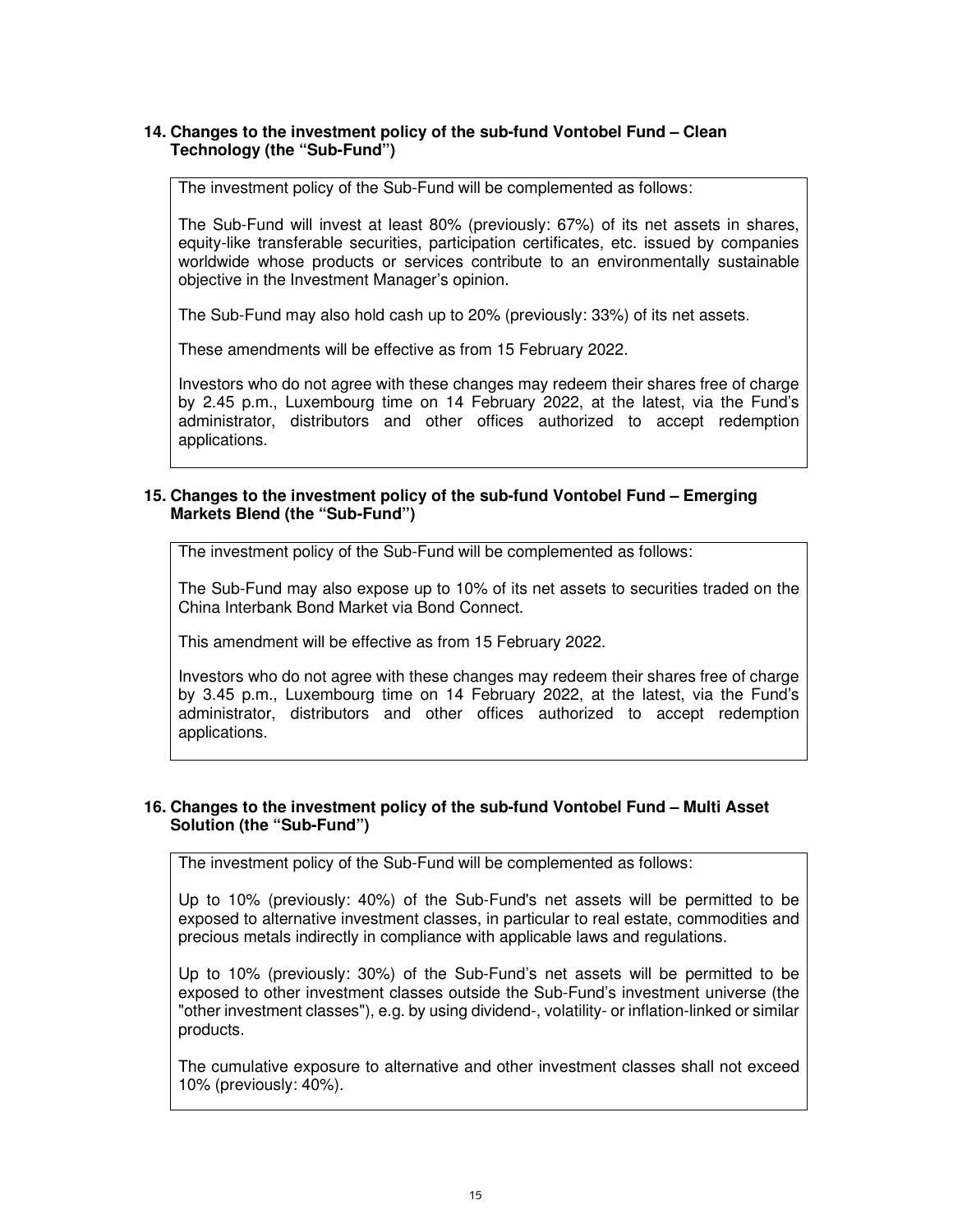The Sub-Fund will further promote environmental and social characteristics in accordance with Article 8 SFDR, but does not have as its objective a sustainable investment.

(…) Promotion of environmental and social characteristics

The Sub-Fund invests in equity and fixed income instruments which comply with the Investment Manager's ESG criteria. The Sub-Fund uses exclusion and screening approaches. Additionally, the Sub-Fund follows an Active Ownership strategy. It thus conducts voting and engagement activities, which are among others related to ESG factors.

For equity and corporate bond instruments, the Sub-Fund excludes issuers that are in violations of the UN Global Compact, the UN Guiding Principles on Business and Human Rights, and the ILO Convention. The Investment Manager also excludes issuers that have any industry tie to controversial weapons (i.e. cluster bombs, landmines, biological, chemical, and nuclear weapons) as well as issuers that derive more than certain revenue thresholds from business activities, such as thermal coal extraction and tobacco production. Additionally, the Sub-Fund excludes companies that are involved in severe controversies regarding aspects related to the environmental, social, and governance pillars.

Investee companies must have a minimum ESG rating based on the Investment Manager's proprietary scoring model, which combines data from third-party providers. The model seeks to identify sustainability issues, which are financially material for companies in a given sector using financial variables. Sustainability issues are ESG factors from the environmental, social and governance domain and which may present a risk or opportunity for companies in the sector. Examples of sustainability issues are the exposure of companies to climate change-related risks (i.e. environmental), the labor standards of its supply chain (i.e. social), or aspects related to the ownership structure and shareholder control (i.e. governance). An issue is deemed to be financially material if it affects either the operating performance or the financial risk of a company. The ESG model scores companies relative to the other companies in the sector.

The Sub-Fund only invests in issuers with a best-in-sector performance according to a climate composite score, which takes into account the company carbon intensity and forward-looking measures of climate risk. The carbon intensity of a company is measured as its Scope 1 and 2 carbon emissions in CO2 tons normalized by sales in million USD. Climate-related data are retained from a third-party data provider and may be subject to methodological limits.

For sovereign bond instruments, the Sub-Fund excludes countries which are on either the United Nations or the European Union sanctions lists. The Sub-Fund also excludes instruments issued by countries which are not a party to conventions on chemical and biological weapons.

Sovereign countries must have a minimum ESG rating based on a third-party data provider scoring model. Sustainability ratings assess the performance of a country on environmental, social, and governance risk factors. Examples of risk factors are the country's availability of natural resources (i.e. environmental), its economic context (i.e. social), and the effectiveness of its financial, judicial, and political institutions (i.e. governance). The Sub-Fund invests in bond instruments of sovereigns that meet a certain threshold for a forward-looking measure of climate risk for sovereigns.